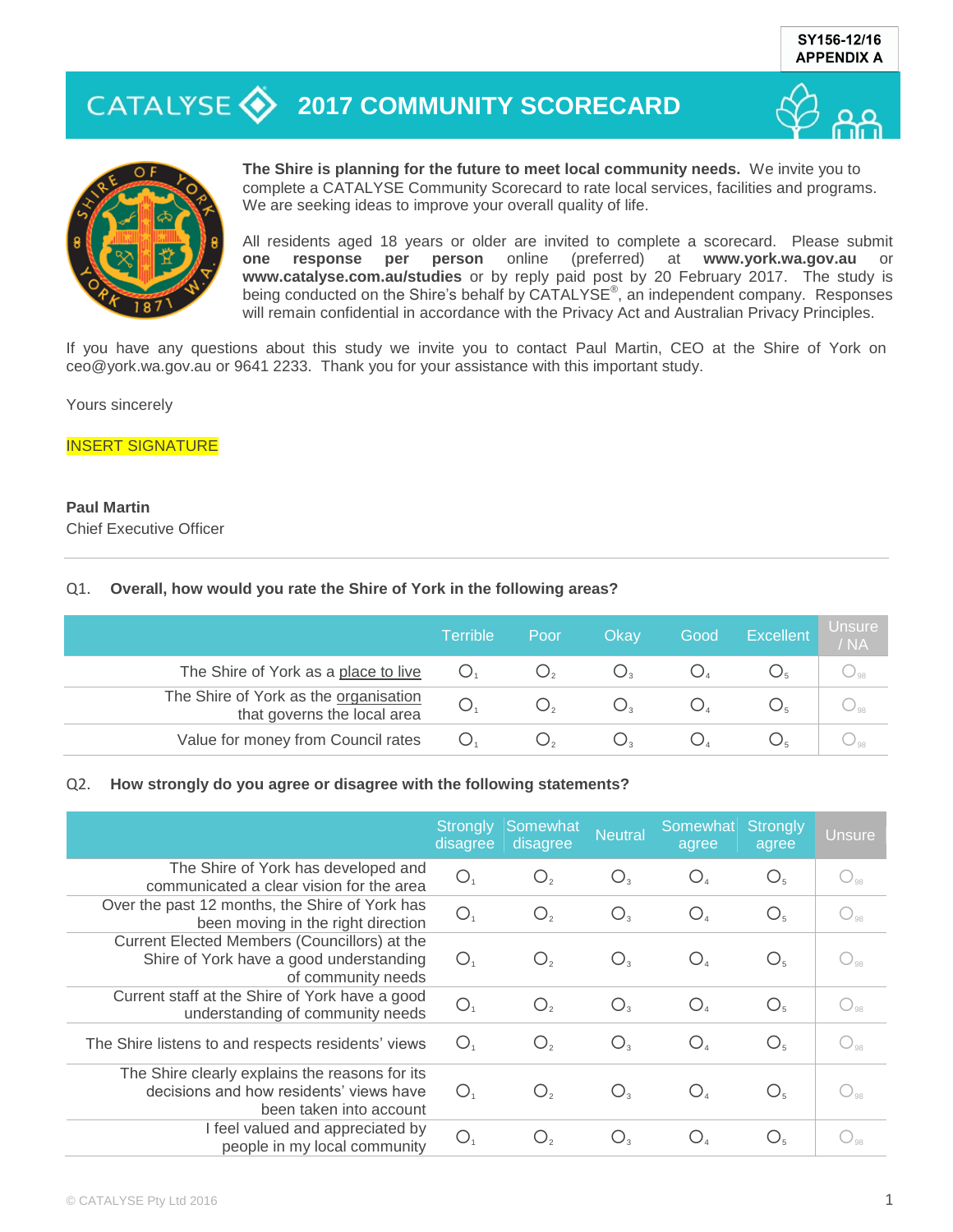Q3. **The Shire of York works in partnership with State Government, private organisations and people in the local community to meet a range of community needs. It is also a direct provider of many services and facilities. How would you rate performance in the following areas?** If you are not familiar with any of the services or facilities listed, please select 'unsure'.

|    | <b>Leadership and communication</b>                                                                   |                | Poor               | Okay    | Good                       | <b>Excellent</b> | Unsure<br>N/A                     |
|----|-------------------------------------------------------------------------------------------------------|----------------|--------------------|---------|----------------------------|------------------|-----------------------------------|
| 1. | Council's leadership within the community                                                             | Ő              | $\bigcirc_{2}$     | $O_{3}$ | $O_{\scriptscriptstyle A}$ | O <sub>5</sub>   | $\bigcup_{98}$                    |
| 2. | Advocacy and lobbying on behalf of the community<br>to influence decisions, support local causes, etc | O <sub>1</sub> | $\bigcup_{2}$      | $O_{3}$ | $O_{4}$                    | O <sub>5</sub>   | $\bigcup_{\mathrm{Q} \mathrm{R}}$ |
| 3. | How the community is consulted on local issues                                                        | O.             | $\bigcirc_{\circ}$ | $O_{3}$ | O <sub>4</sub>             | O <sub>5</sub>   | $\bigcup_{98}$                    |
| 4. | How the community is informed about local issues                                                      | O              | O <sub>2</sub>     | $O_{3}$ | $O_{4}$                    | O <sub>5</sub>   | $\bigcup_{\text{QR}}$             |
| 5. | How open and transparent Council processes are                                                        | Ő              | Ő,                 | $O_{3}$ | O <sub>4</sub>             | O <sub>5</sub>   | $\bigcup_{98}$                    |
| 6. | Shire's website                                                                                       | $\circ$        | $O_{2}$            | $O_{3}$ | O <sub>4</sub>             | O <sub>5</sub>   | $\bigcup_{98}$                    |
|    | Community Update, the Shire's regular page in the<br>community newspaper                              | $\bigcirc$     | $\bigcup_{\alpha}$ | $O_{3}$ | $O_{4}$                    | $O_{\epsilon}$   | $\bigcup_{\text{98}}$             |
| 8. | Customer service                                                                                      | Ő              | Ő.                 | Ő,      | $\bigcup_{\lambda}$        | $O_{\epsilon}$   |                                   |

|     | <b>Economic Development</b>                                                                                                                              | Terrible | ' Poor | Okav  | Good | <b>Excellent</b> | <b>Unsure</b><br>N/A |
|-----|----------------------------------------------------------------------------------------------------------------------------------------------------------|----------|--------|-------|------|------------------|----------------------|
| 9.  | Economic development (what the Shire is doing to<br>attract investors, attract and retain businesses,<br>grow tourism and create more job opportunities) |          |        |       |      |                  |                      |
| 10. | How York Town Centre is being developed                                                                                                                  |          |        | Õ,    |      |                  |                      |
| 11. | Access to education and training opportunities                                                                                                           | ()       | Ő,     | Ő,    |      |                  | $\bigcirc_{98}$      |
| 12. | Access to goods and services in the area                                                                                                                 | Ő        | Ő,     | ( ) . |      |                  |                      |

|     | <b>Community Development</b>                                      | <b>Terrible</b> | Poor           | Okay           | Good           | <b>Excellent</b> | <b>Unsure</b><br>N/A |
|-----|-------------------------------------------------------------------|-----------------|----------------|----------------|----------------|------------------|----------------------|
| 13. | Services and facilities for youth                                 | O <sub>1</sub>  | O <sub>2</sub> | $O_{3}$        | O <sub>4</sub> | O <sub>5</sub>   | $\bigcirc_{98}$      |
| 14. | Facilities, services and care available for seniors               | O <sub>1</sub>  | O <sub>2</sub> | $O_{3}$        | O <sub>4</sub> | O <sub>5</sub>   | $\bigcirc_{98}$      |
| 15. | Access to services and facilities for<br>people with a disability | O <sub>1</sub>  | O <sub>2</sub> | $O_{3}$        | O <sub>4</sub> | O <sub>5</sub>   | $\bigcirc_{98}$      |
| 16. | Access to health and community services                           | O <sub>1</sub>  | O <sub>2</sub> | $O_{3}$        | O <sub>4</sub> | O <sub>5</sub>   | $\bigcirc_{98}$      |
| 17. | Community buildings, halls and toilets                            | O <sub>1</sub>  | O <sub>2</sub> | O <sub>3</sub> | O <sub>4</sub> | O <sub>5</sub>   | $\bigcirc_{98}$      |
| 18. | Sport and recreation facilities                                   | O <sub>1</sub>  | O <sub>2</sub> | $O_3$          | O <sub>4</sub> | O <sub>5</sub>   | $\bigcirc_{98}$      |
| 19. | Playgrounds, parks and reserves                                   | O <sub>1</sub>  | O <sub>2</sub> | $O_{3}$        | O <sub>4</sub> | O <sub>5</sub>   | $\bigcirc_{98}$      |
| 20. | Festivals, events and cultural activities                         | O <sub>1</sub>  | O <sub>2</sub> | $O_{3}$        | O <sub>4</sub> | O <sub>5</sub>   | $\bigcirc_{98}$      |
| 21. | Library and information services                                  | O <sub>1</sub>  | O <sub>2</sub> | $O_3$          | O <sub>4</sub> | O <sub>5</sub>   | $\bigcirc_{98}$      |
| 22. | How local history and heritage is<br>preserved and promoted       | O <sub>1</sub>  | O <sub>2</sub> | O <sub>3</sub> | O <sub>4</sub> | O <sub>5</sub>   | $O_{98}$             |
| 23. | Multiculturalism and racial harmony                               | O <sub>1</sub>  | O <sub>2</sub> | O <sub>3</sub> | O <sub>4</sub> | O <sub>5</sub>   | $\bigcirc_{98}$      |
| 24. | Safety and security                                               | O <sub>1</sub>  | O <sub>2</sub> | $O_{3}$        | O <sub>4</sub> | O <sub>5</sub>   | $\bigcirc_{98}$      |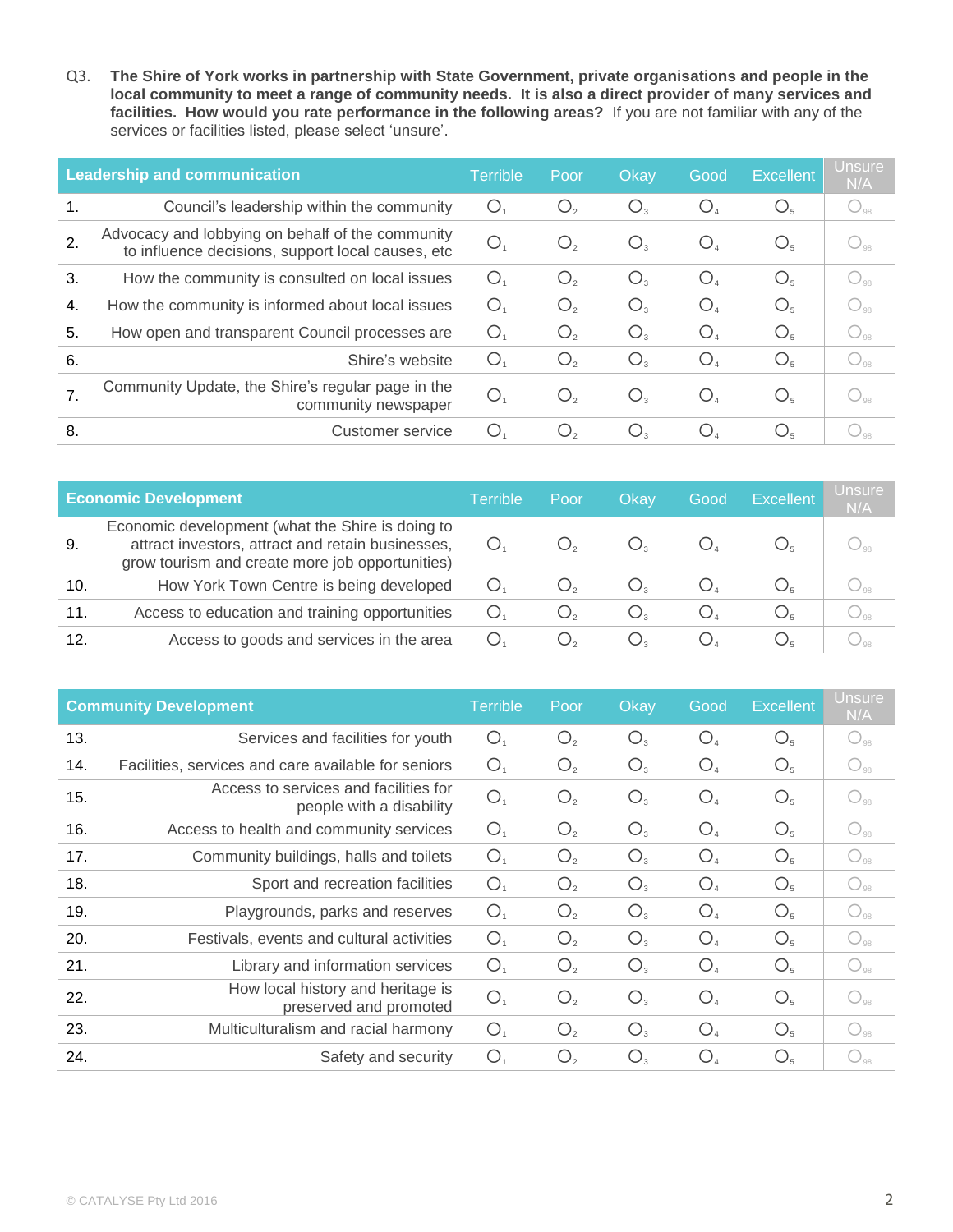| <b>Built Environment</b> |                                         | Terrible       | Poor    | Okay                               | Good           | <b>Excellent</b> | <b>Unsure</b><br>N/A                |
|--------------------------|-----------------------------------------|----------------|---------|------------------------------------|----------------|------------------|-------------------------------------|
| 25.                      | The area's character and identity       | Ő.             | $O_{2}$ | $O_{3}$                            | O <sub>4</sub> | O <sub>5</sub>   | $\bigcirc_{98}$                     |
| 26.                      | Planning and building approvals         | О.             | O,      | $O_{3}$                            | O <sub>4</sub> | O <sub>5</sub>   | $\bigcirc_{\scriptscriptstyle{98}}$ |
| 27.                      | Road maintenance                        | $\bigcirc$     | O,      | $O_{3}$                            | O <sub>4</sub> | O <sub>5</sub>   | $\bigcirc$ <sub>98</sub>            |
| 28.                      | Footpaths and cycleways                 | О.             | O,      | $O_{3}$                            | O <sub>4</sub> | O <sub>5</sub>   | $\bigcirc_{98}$                     |
| 29.                      | Streetscapes                            | O              | O,      | $O_{3}$                            | $O_{4}$        | O <sub>5</sub>   | $\bigcirc_{\scriptscriptstyle{98}}$ |
| 30.                      | Walk trails                             | $\bigcirc$     | O,      | $O_{3}$                            | O <sub>4</sub> | O <sub>5</sub>   | $\bigcirc_{98}$                     |
| 31.                      | Lighting of streets and public places   | $\bigcirc_{1}$ | O,      | $O_{3}$                            | O <sub>4</sub> | O <sub>5</sub>   | $\bigcirc$ <sub>98</sub>            |
| 32.                      | Access to housing that meets your needs | О.             | Ő,      | $\bigcirc_{\scriptscriptstyle{3}}$ | $O_{4}$        | O <sub>5</sub>   | $\bigcup_{98}$                      |

|     | <b>Natural Environment</b>                                                                    |                | Poor          | Okay                     | Good                               | <b>Excellent</b> | <b>Unsure</b><br>N/A                     |
|-----|-----------------------------------------------------------------------------------------------|----------------|---------------|--------------------------|------------------------------------|------------------|------------------------------------------|
| 33. | Conservation and environmental management                                                     | Ő.             | $\bigcup_{2}$ | $O_{3}$                  | $\bigcirc_{\scriptscriptstyle{A}}$ | O <sub>5</sub>   | $\bigcup_{98}$                           |
| 34. | Efforts to maintain and enhance the Avon River                                                | O.             | $\bigcup_{2}$ | $O_{3}$                  | $O_{4}$                            | O <sub>5</sub>   | $\bigcup_{98}$                           |
| 35. | Weekly waste collections                                                                      | Ő.             | $\bigcup_{2}$ | $\bigcup_{3}$            | $O_{4}$                            | O <sub>5</sub>   | $\bigcup_{98}$                           |
| 36. | Recycling services                                                                            | O.             | Ő,            | $O_{3}$                  | $O_{4}$                            | $O_{\epsilon}$   | $\bigcirc_{98}$                          |
| 37. | Management of food, health, noise and<br>pollution issues                                     | O <sub>1</sub> | $\bigcup_{2}$ | $O_{3}$                  | $O_{4}$                            | O <sub>5</sub>   | $\bigcup_{98}$                           |
| 38. | Animal and pest control                                                                       | О.             | O,            | $O_{3}$                  | $O_{4}$                            | $O_{5}$          | $\bigcup_{98}$                           |
| 39. | Natural disaster education, prevention and relief<br>(for bushfires, flooding, cyclones, etc) | O.             | $\bigcup_{2}$ | $\bigcup_{\mathfrak{A}}$ | $\bigcup_{\Delta}$                 | $O_{5}$          | $\cup_{\scriptscriptstyle{\mathsf{98}}}$ |

Q4. **Overall, what would you mostly like the Shire of York to focus on improving?** 

### Q5. **The Shire of York is considering major projects in five locations. Out of the following projects, which ONE do you think is the MOST IMPORTANT?** Please select ONE project only from the choices below:

| Avon Terrace and CBD. This could include street trees, underground power, more alfresco areas, public<br>art and street furniture.                               |                                    |  |  |  |  |
|------------------------------------------------------------------------------------------------------------------------------------------------------------------|------------------------------------|--|--|--|--|
| Avon Park. This could include children's playgrounds, BBQ's, skate park and relocation of the<br>RV/Caravan Parking.                                             |                                    |  |  |  |  |
| Town Hall. This could involve improving access, functionality, acoustic issues, the size of performance                                                          |                                    |  |  |  |  |
| change rooms, air conditioning and upgrading the lesser hall and kitchen area.                                                                                   |                                    |  |  |  |  |
| Swimming pool. This could include improvements to the leisure water, plant room, balance tank,<br>amenities such as BBQ's and seating, toilets and change rooms. | Ο.                                 |  |  |  |  |
| Cemetery. This could include drainage solutions and improvements to the layout, design and aesthetics.                                                           | $\bigcirc_{\scriptscriptstyle{5}}$ |  |  |  |  |
| None of these                                                                                                                                                    |                                    |  |  |  |  |